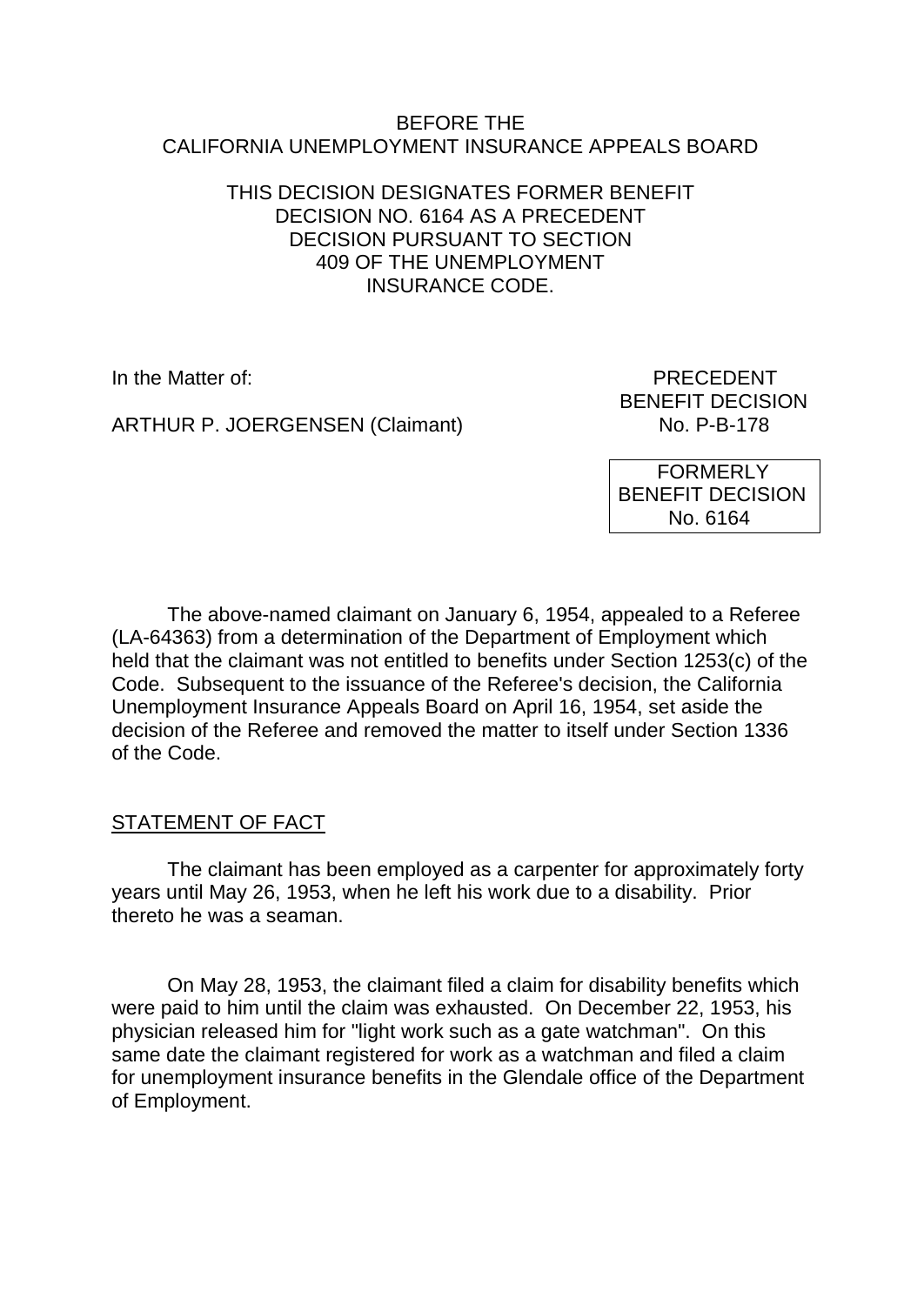On January 1, 1954, the Department issued a determination which held that the claimant was ineligible for benefits beginning December 22, 1953, under Section 1253(c) of the Code.

The claimant's physical condition will not permit him to do any work requiring extensive standing, walking, or any lifting, or stair climbing. He is unable to perform any work which might cause any slight injury, which would bleed since his blood will not coagulate. Because of his condition of coronary thrombosis, he cannot pass the physical examination required of employees by larger manufacturing firms. As a physically handicapped person, he must depend on the efforts of agencies to develop a job for him with some employer. There is a very limited labor market for these services. Due to his condition, he has not been able to make a search for work.

## REASON FOR DECISION

Section 1253(c) of the Code provides that an individual to be eligible for benefits must be able to work and available for work.

This section has been construed to require that a claimant be in a labor market where there is a reasonable demand for his or her services, without unreasonable restrictions either self-imposed or created by force of circumstances, so that it may be found that the claimant is genuinely in that labor market ready, willing and able to accept suitable employment (Benefit Decision No. 6090).

In the instant case, although the claimant is willing to accept work which he feels he is able to perform, his physical condition prevents him from accepting any employment which requires lifting, stair climbing, or any extensive standing or walking. There is a very limited labor market for his services. In fact because of his handicap, it will be necessary for some agency to enlist the cooperation of an employer to employ him. Under these facts, we do not believe that the claimant is able to work and available for work as required by Section 1253(c) of the Code (Benefit Decision No. 6090).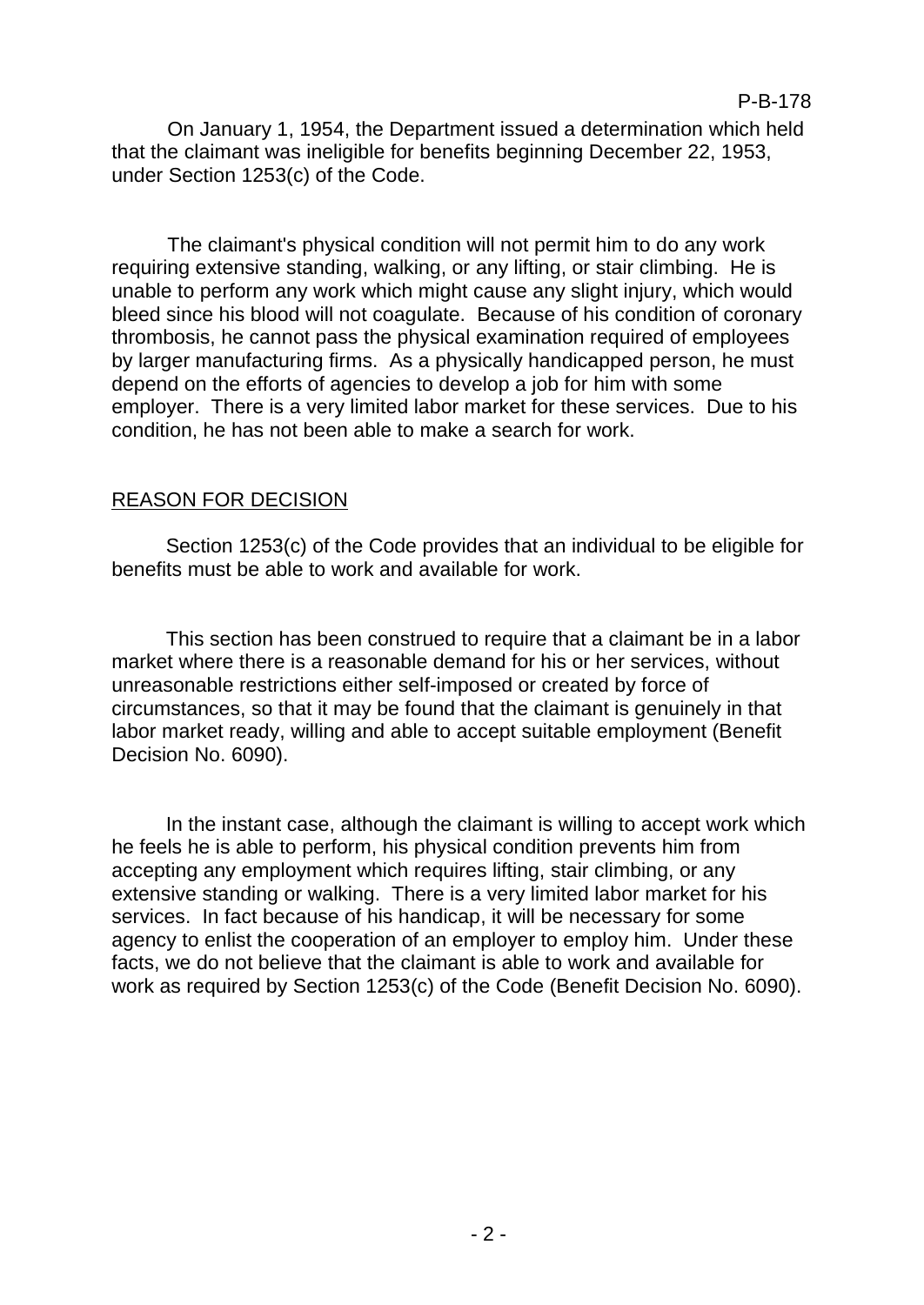# **DECISION**

The determination of the Department is affirmed. Benefits are denied.

Sacramento, California, January 6, 1976

# CALIFORNIA UNEMPLOYMENT INSURANCE APPEALS BOARD

DON BLEWETT, Chairperson

MARILYN H. GRACE

CARL A. BRITSCHGI

RICHARD H. MARRIOTT

DISSENTING - Written Opinion Attached

HARRY K. GRAFE